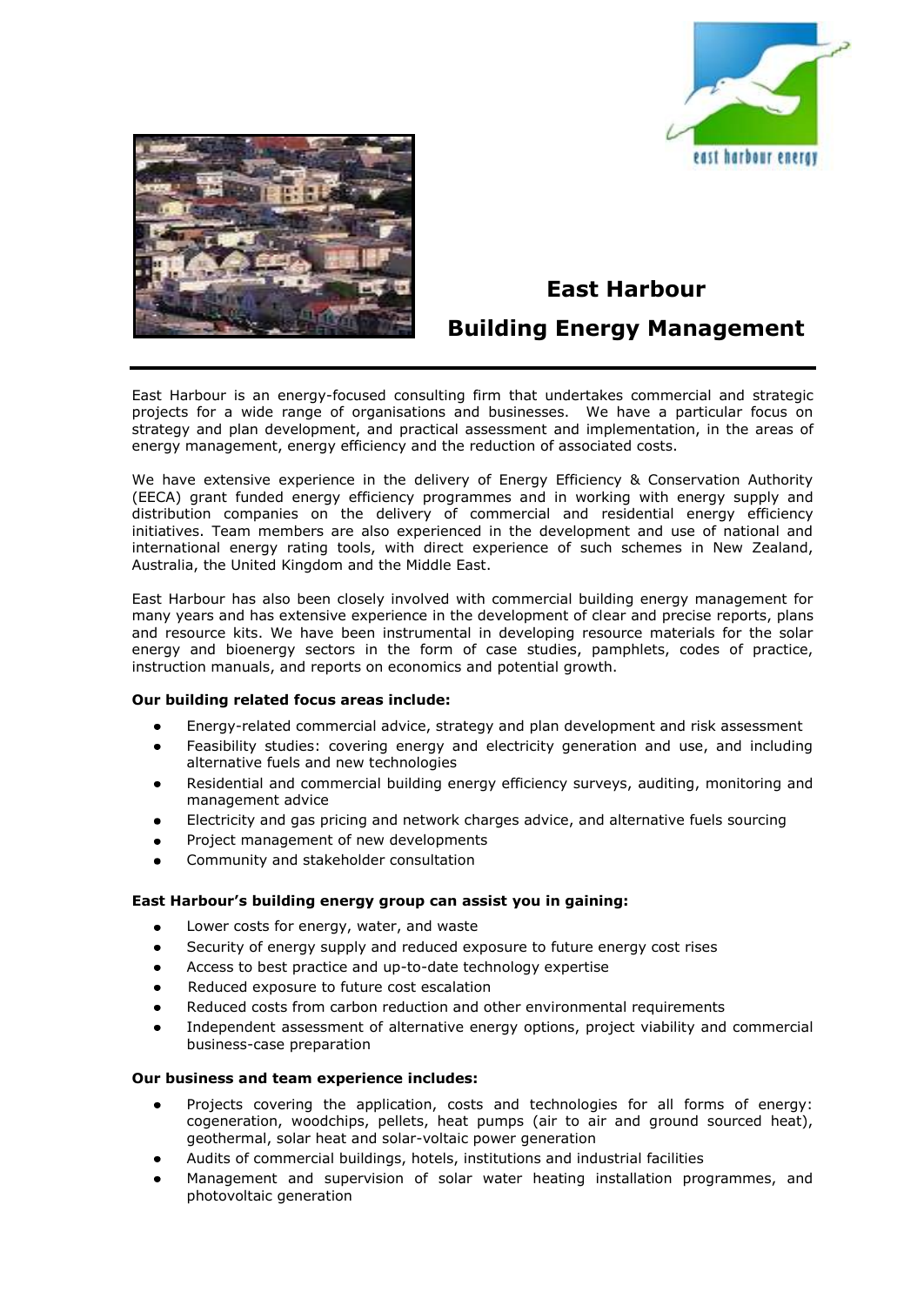- Analysis and negotiation of energy supply contracts for tertiary institutions and commercial building owners
- Advice to developers on potential approaches to facilitate and maximise renewable energy and energy efficiency opportunities for new housing developments
- The development of pilot scale renewable energy projects for residential use
- The development of energy strategies and plans for commercial and industrial organisations
- Introduction of new lighting technologies and development of strategies for increasing the uptake of solar and heat pumps for water heating
- Assistance to tenant housing groups and landlords (including housing trusts, private landlords, and state owned housing) on energy issues
- The development and implementation of local authority energy efficiency campaigns
- Preparation of handbooks on energy auditing
- The recent revitalisation of the Energy Management Association, and its refocusing on wider energy areas

East Harbour also has its own extensive reference library and databases and access to extensive information through the Energy Library [www.energylibrary.org.nz](http://www.energylibrary.org.nz/) (an associate company).

### **East Harbour's building energy team:**

**Mike Suggate, Director:** Mike has more than 30 years' engineering and management experience, predominantly in the energy sector. This experience includes senior management positions in electricity generation, distribution and retailing businesses, and for an oil company. Mike also has wide management experience in manufacturing. Prior to joining East Harbour, Mike was general manager of a start-up energy business "Energy for Industry" which focussed on the provision of heat and electricity services from ownership and operation of on-site energy plant utilising renewable and fossil fuels.

**Brian Cox, Director:** Brian has over 30 years' experience in strategic energy policy development, project management, and commercial investment in industrial energy projects. He has undertaken a number of studies into energy use in residential homes, institutions and manufacturing plant. He is a regular speaker to community groups on energy matters.

Brian was the executive officer of the Solar Industries Association, a member of the Solar Standards Committee, and has written a "guidance document" for installation of Solar Water heating systems. He was instrumental in getting the adoption of a New Zealand standard for measuring the energy performance of hot water systems which is currently being finalised. He is also executive officer for the Bioenergy Association, with its links to the supply and use of wood fuels.

**Siegfried Zoellner:** Siegfried is an experienced commercial analyst and engineer in the energy sector, specialising in energy efficiency and renewable energy technologies and projects; including in recent years a focus on solar water heating and photovoltaic electricity generation. He has worked in a range of roles such as development engineer, business analyst and technical solutions manager for a number of energy businesses, predominantly in New Zealand and in Germany.

**Tim Armstrong:** Tim has extensive experience in facility and energy management and an understanding of the assistance commercial building owners require in implementing good energy management systems. He has undertaken monitoring programmes and provided energy management advice to a number of government agencies and commercial building owners.

Tim has worked with the Department of Building and Housing in developing new energy efficiency initiatives for inclusion in the New Zealand Building Code, and in the development of Green Building Regulations for Dubai.

Tim has owned and managed a brewery and was Facilities Manager at Victoria University of Wellington. During his time at Victoria University, Tim was instrumental in developing a energy management programmes and his work was recognised by his being EECA Energywise Energy Manager in 2004.